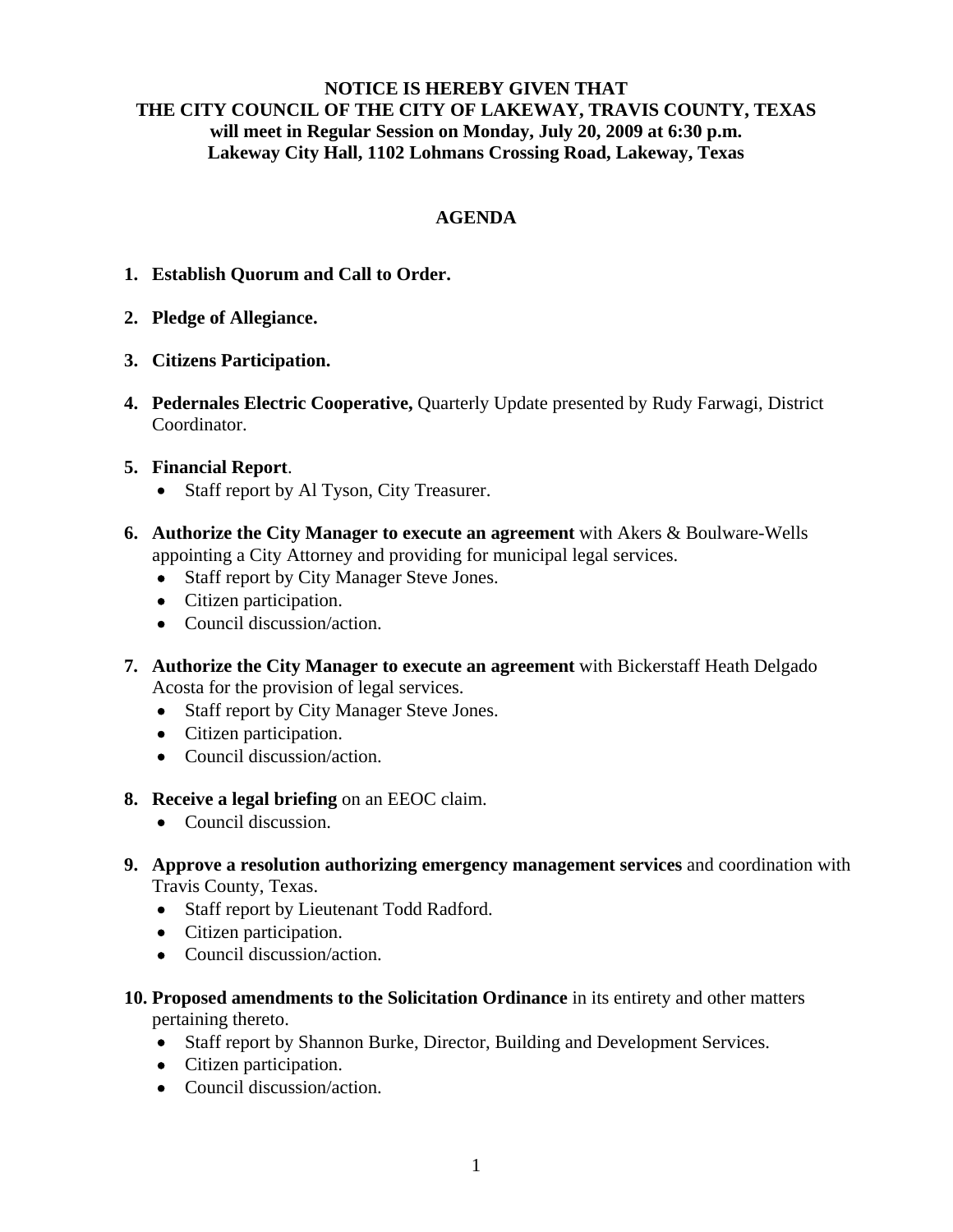**11. A proposed amendment to the Building Ordinance** requiring a minimum five (5) foot deep landscaping area along the foundation of houses that are adjacent to a golf course.

- Staff report by Shannon Burke, Director, Building and Development Services.
- Citizen participation.
- Council discussion/action.
- **12. Consider adopting an ordinance empowering non-peace officers** to issue citations for alleged violations of local ordinances, and other matters pertaining thereto.
	- Staff report by Chessie Blanchard, Deputy City Manager.
	- Citizen participation.
	- Council discussion/action.

**CONSENT AGENDA: All items may be approved by one Council vote. Members of the Council may pull items from the consent agenda for discussion.** 

**13. Approve Minutes:** Regular Council Meeting of June 15, 2009.

## **14. Resolution 2009-07-20-01, Appointments to Boards and Commissions:**

- Dave Vories, City Building Commission, Member.
- Herb Eddy, City Building Commission, Alternate.
- Jim Powell, City Building Commission, Alternate.

## **15. Resolution 2009-07-20-02, Appointments to Boards and Commissions:**

- Barbara Beebe, Board of Adjustment, Member.
- Bill Gilbert, Board of Adjustment, Alternate.

#### **END CONSENT AGENDA**

#### **16. Adjourn.**

**Signed this the \_\_\_\_\_\_\_ day of July 2009.** 

# **David P. DeOme, Mayor**

All items may be subject to action by City Council, pursuant to Ordinance No. 2001-10-29-1, Article VI.

 **\_\_\_\_\_\_\_\_\_\_\_\_\_\_\_\_\_\_\_\_\_\_\_\_\_**

The City Council may adjourn into Executive Session at any time during the course of this meeting to discuss any matters listed on the agenda, as authorized by the Texas Government Code including, but not limited to, Sections: 551.071 (Consultation with Attorney), 551.072 (Deliberations about Real Property), 551.073 (Deliberations about Gifts and Donations), 551.074 (Personnel Matters), 551.076 (Deliberations about Security Devices), 551.087 (Economic Development), 418.183 (Deliberations about Homeland Security Issues) and as authorized by the Texas Tax Code including, but not limited to, Section 321.3022 (Sales Tax Information).